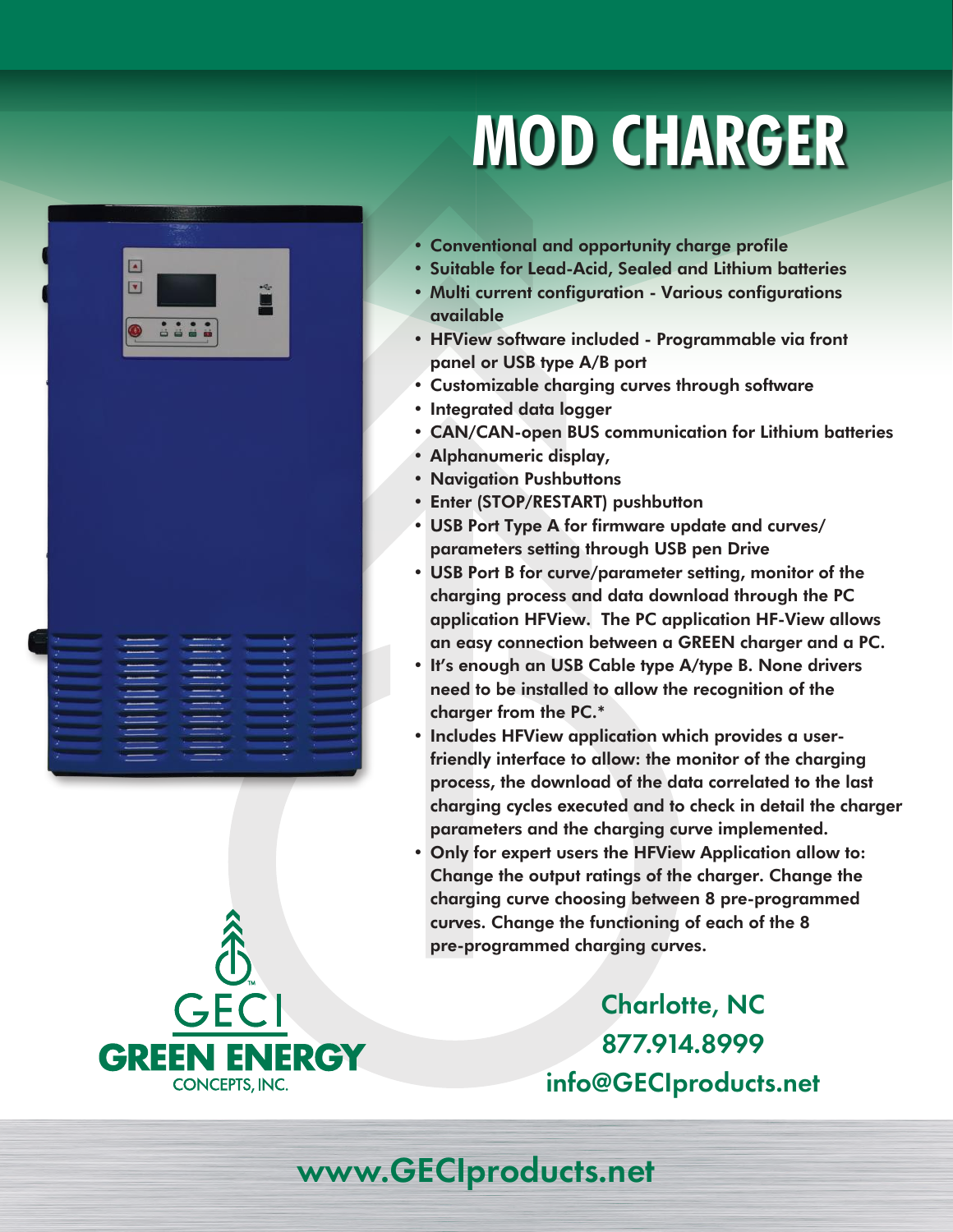Battery Voltage Recharge Range Recharge Range Recharge Range Recharge Range Recharge Range Charging Current Model<br>12 Hours 14 Hours 14 Hours 20 Hours 20 Hours 20 Hours 20 Hours 20 Hours 20 Hours 20 Hours 20 Hours 20 Hours Recharge Range<br>12 Hours

#### **MOD2**

| <b>24V</b> | 280-340 Ah                                                        | 450-550 Ah | 350-420 Ah | 50A | 24-50     |  |
|------------|-------------------------------------------------------------------|------------|------------|-----|-----------|--|
|            | 340-410 Ah                                                        | 540-660 Ah | 420-510 Ah | 60A | $24 - 60$ |  |
|            | 390-480 Ah                                                        | 630-770 Ah | 480-590 Ah | 70A | 24-70     |  |
| 36V        | 230-280 Ah                                                        | 360-440 Ah | 275-340 Ah | 40A | $36 - 40$ |  |
|            | 250-310 Ah                                                        | 410-500 Ah | 310-380 Ah | 45A | $36 - 45$ |  |
| 48V        | 170-210 Ah                                                        | 270-330 Ah | 210-255 Ah | 30A | 48-30     |  |
|            | 230-280 Ah                                                        | 360-440 Ah | 275-340 Ah | 40A | 48-40     |  |
| 72V        | 140-170 Ah                                                        | 230-280 Ah | 175-210 Ah | 25A | 72-25     |  |
| 80V        | 110-140 Ah                                                        | 180-220 Ah | 140-170 Ah | 20A | 80-20     |  |
| 96V        | 100-120 Ah                                                        | 155-190 Ah | 115-145 Ah | 17A | 96-17     |  |
|            | Weight - 24.25 lbs.<br>11.81" L x 18.70" W x 7.09" D<br>Case Size |            |            |     |           |  |

#### **MOD4**

| <b>24V</b>                                                        | 450-550 Ah | 720-880 Ah   | 550-680 Ah  | 80A        | 24-80     |  |
|-------------------------------------------------------------------|------------|--------------|-------------|------------|-----------|--|
|                                                                   | 510-620 Ah | 810-990 Ah   | 620-760 Ah  | <b>90A</b> | 24-90     |  |
|                                                                   | 560-690 Ah | 900-1100 Ah  | 690-850 Ah  | 100A       | 24-100    |  |
|                                                                   | 680-830 Ah | 1080-1320 Ah | 830-1020 Ah | 120A       | 24-120    |  |
|                                                                   | 280-340 Ah | 450-550 Ah   | 350-420 Ah  | 50A        | $36 - 50$ |  |
|                                                                   | 340-410 Ah | 540-660 Ah   | 420-510 Ah  | 60A        | $36 - 60$ |  |
| 36V                                                               | 390-480 Ah | 630-770 Ah   | 480-590 Ah  | 70A        | 36-70     |  |
|                                                                   | 450-550 Ah | 720-880 Ah   | 550-680 Ah  | 80A        | 36-80     |  |
|                                                                   | 510-620 Ah | 810-990 Ah   | 620-760 Ah  | 90A        | 36-90     |  |
|                                                                   | 280-340 Ah | 450-550 Ah   | 350-420 Ah  | 50A        | 48-50     |  |
| 48V                                                               | 340-410 Ah | 540-660 Ah   | 420-510 Ah  | 60A        | 48-60     |  |
|                                                                   | 420-520 Ah | 680-830 Ah   | 520-630 Ah  | 75A        | 48-75     |  |
|                                                                   | 170-210 Ah | 270-330 Ah   | 210-255 Ah  | 30A        | 72-30     |  |
| 72V                                                               | 230-280 Ah | 360-440 Ah   | 275-340 Ah  | 40A        | 72-40     |  |
|                                                                   | 280-340 Ah | 450-550 Ah   | 350-420 Ah  | 50A        | $72 - 50$ |  |
|                                                                   | 170-210 Ah | 270-330 Ah   | 210-255 Ah  | 30A        | 80-30     |  |
| <b>80V</b>                                                        | 230-280 Ah | 360-440 Ah   | 275-340 Ah  | 40A        | 80-40     |  |
| 96V                                                               | 140-170 Ah | 230-280 Ah   | 175-210 Ah  | 25A        | 96-25     |  |
|                                                                   | 170-210 Ah | 270-330 Ah   | 210-255 Ah  | 30A        | 96-30     |  |
|                                                                   | 200-240 Ah | 315-380 Ah   | 240-300 Ah  | 35A        | 96-35     |  |
| Weight - 28.66 lbs.<br>13.13" L x 20.47" W x 7.09" D<br>Case Size |            |              |             |            |           |  |

#### **MOD6**

| <b>24V</b> | 280-340 Ah  | 450-550 Ah   | 350-420 Ah   | 50A  | 24-50      |
|------------|-------------|--------------|--------------|------|------------|
|            | 340-410 Ah  | 540-660 Ah   | 420-510 Ah   | 60A  | 24-60      |
|            | 390-480 Ah  | 630-770 Ah   | 480-590 Ah   | 70A  | 24-70      |
|            | 450-550 Ah  | 720-880 Ah   | 550-680 Ah   | 80A  | 24-80      |
|            | 560-690 Ah  | 900-1100 Ah  | 690-850 Ah   | 100A | 24-100     |
|            | 680-830 Ah  | 1080-1320 Ah | 830-1020 Ah  | 120A | 24-120     |
|            | 840-1030 Ah | 1350-1650 Ah | 1040-1270 Ah | 150A | 24-150     |
|            | 280-340 Ah  | 450-550 Ah   | 350-420 Ah   | 50A  | $36 - 50$  |
|            | 340-410 Ah  | 540-660 Ah   | 420-510 Ah   | 60A  | $36 - 60$  |
|            | 390-480 Ah  | 630-770 Ah   | 480-590 Ah   | 70A  | 36-70      |
| 36V        | 450-550 Ah  | 720-880 Ah   | 550-680 Ah   | 80A  | 36-80      |
|            | 560-690 Ah  | 900-1100 Ah  | 690-850 Ah   | 100A | $36 - 100$ |
|            | 680-830 Ah  | 1080-1320 Ah | 830-1020 Ah  | 120A | 36-120     |
|            | 840-1030 Ah | 1350-1650 Ah | 1040-1270 Ah | 150A | $36 - 150$ |
|            | 280-340 Ah  | 450-550 Ah   | 350-420 Ah   | 50A  | 48-50      |
|            | 340-410 Ah  | 540-660 Ah   | 420-510 Ah   | 60A  | 48-60      |
| 48V        | 390-480 Ah  | 630-770 Ah   | 480-590 Ah   | 70A  | 48-70      |
|            | 450-550 Ah  | 720-880 Ah   | 550-680 Ah   | 80A  | 48-80      |
|            | 560-690 Ah  | 900-1100 Ah  | 690-850 Ah   | 100A | 48-100     |
|            | 680-830 Ah  | 1080-1320 Ah | 830-1020 Ah  | 120A | 48-120     |
|            | 730-890 Ah  | 1170-1430 Ah | 900-1100 Ah  | 130A | 48-130     |
|            | 840-1030 Ah | 1350-1650 Ah | 1040-1270 Ah | 150A | 48-150     |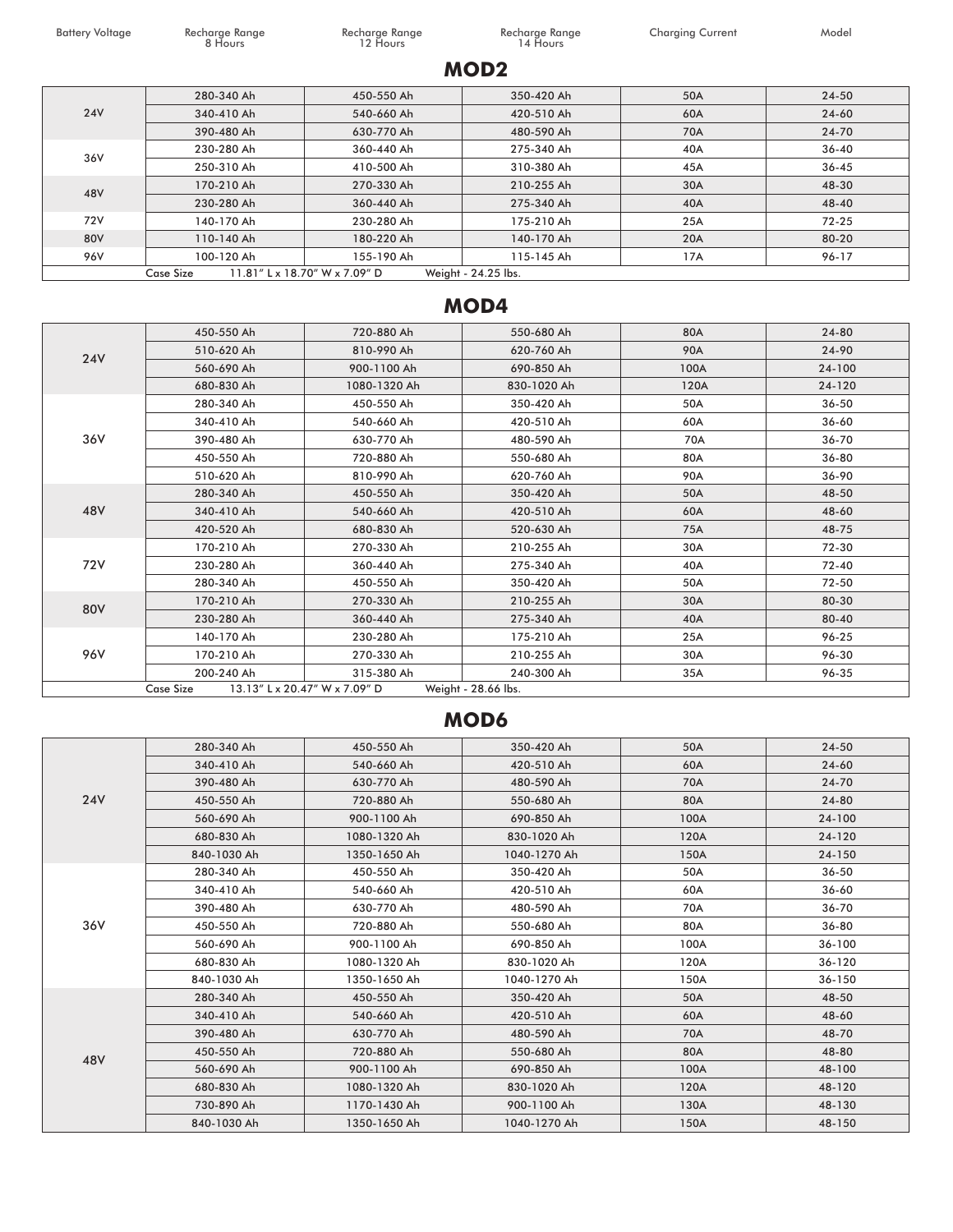Recharge Range<br>12 Hours

Battery Voltage Recharge Range Recharge Range Recharge Range Recharge Range Recharge Range Charging Current Model<br>12 Hours 14 Hours 14 Hours

#### **MOD6 cont.**

| 72V | 170-210 Ah       | 270-330 Ah                    | 210-255 Ah          | 30A        | 72-30  |
|-----|------------------|-------------------------------|---------------------|------------|--------|
|     | 230-280 Ah       | 360-440 Ah                    | 275-340 Ah          | 40A        | 72-40  |
|     | 280-340 Ah       | 450-550 Ah                    | 350-420 Ah          | 50A        | 72-50  |
|     | 340-410 Ah       | 540-660 Ah                    | 420-510 Ah          | 60A        | 72-60  |
|     | 450-550 Ah       | 720-880 Ah                    | 550-680 Ah          | 80A        | 72-80  |
|     | 560-690 Ah       | 900-1100 Ah                   | 690-850 Ah          | 100A       | 72-100 |
|     | 170-210 Ah       | 270-330 Ah                    | 210-255 Ah          | 30A        | 80-30  |
|     | 230-280 Ah       | 360-440 Ah                    | 275-340 Ah          | 40A        | 80-40  |
| 80V | 280-340 Ah       | 450-550 Ah                    | 350-420 Ah          | 50A        | 80-50  |
|     | 340-410 Ah       | 540-660 Ah                    | 420-510 Ah          | 60A        | 80-60  |
|     | 450-550 Ah       | 720-880 Ah                    | 550-680 Ah          | 80A        | 80-80  |
|     | 560-690 Ah       | 900-1100 Ah                   | 690-850 Ah          | 100A       | 80-100 |
|     | 110-140 Ah       | 180-220 Ah                    | 140-170 Ah          | <b>20A</b> | 96-20  |
|     | 140-170 Ah       | 230-280 Ah                    | 170-210 Ah          | 25A        | 96-25  |
|     | 170-210 Ah       | 270-330 Ah                    | 210-250 Ah          | 30A        | 96-30  |
|     | 230-280 Ah       | 360-440 Ah                    | 280-340 Ah          | 40A        | 96-40  |
| 96V | 280-340 Ah       | 450-550 Ah                    | 350-420 Ah          | 50A        | 96-50  |
|     | 340-410 Ah       | 540-660 Ah                    | 420-510Ah           | 60A        | 96-60  |
|     | 390-480 Ah       | 630-770 Ah                    | 480-590 Ah          | 70A        | 96-70  |
|     | 420-520 Ah       | 680-830 Ah                    | 520-630 Ah          | 75A        | 96-75  |
|     | <b>Case Size</b> | 13.70" L x 26.20" W x 8.56" D | Weight - 77.16 lbs. |            |        |

#### **MOD8**

| <b>24V</b> | 900-1100 Ah                               | 1440-1760 Ah | 1110-1350 Ah       | 160A | 24-160 |
|------------|-------------------------------------------|--------------|--------------------|------|--------|
|            | 1010-1240 Ah                              | 1620-1980 Ah | 1250-1520 Ah       | 180A | 24-180 |
|            | 1130-1380 Ah                              | 1800-2200 Ah | 1380-1690 Ah       | 200A | 24-200 |
|            | 900-1100 Ah                               | 1440-1760 Ah | 1110-1350 Ah       | 160A | 36-160 |
| 36V        | 1010-1240 Ah                              | 1620-1980 Ah | 1250-1520 Ah       | 180A | 36-180 |
|            | 1130-1380 Ah                              | 1800-2200 Ah | 1380-1690 Ah       | 200A | 36-200 |
|            | 900-1100 Ah                               | 1440-1760 Ah | 1110-1350 Ah       | 160A | 48-160 |
| 48V        | 1010-1240 Ah                              | 1620-1980 Ah | 1250-1520 Ah       | 180A | 48-180 |
|            | 1130-1380 Ah                              | 1800-2200 Ah | 1380-1690 Ah       | 200A | 48-200 |
|            | 620-760 Ah                                | 990-1210 Ah  | 760-930 Ah         | 110A | 72-110 |
| 72V        | 680-830 Ah                                | 1080-1320 Ah | 830-1020 Ah        | 120A | 72-120 |
|            | 730-890 Ah                                | 1170-1430 Ah | 900-1100 Ah        | 130A | 72-130 |
| 80V        | 620-760 Ah                                | 990-1210 Ah  | 760-930 Ah         | 110A | 80-110 |
|            | 680-830 Ah                                | 1080-1320 Ah | 830-1020 Ah        | 120A | 80-120 |
|            | 730-890 Ah                                | 1170-1430 Ah | 900-1100 Ah        | 130A | 80-130 |
| 96V        | 450-550 Ah                                | 720-880 Ah   | 550-680 Ah         | 80A  | 96-80  |
|            | 560-690 Ah                                | 900-1100 Ah  | 690-850 Ah         | 100A | 96-100 |
|            | 19.45" L x 26.20" W x 8.5" D<br>Case Size |              | Weight - 95.5 lbs. |      |        |

#### **MODX**

| <b>24V</b> | 1240-1510 Ah | 1980-2420 Ah                   | 1520-1860 Ah         | 220A | 24-220 |
|------------|--------------|--------------------------------|----------------------|------|--------|
|            | 1410-1720 Ah | 2250-2750 Ah                   | 1730-2120 Ah         | 250A | 24-250 |
|            | 1580-1930 Ah | 2520-3080 Ah                   | 1940-2370 Ah         | 280A | 24-280 |
|            | 1690-2060 Ah | 2700-3300 Ah                   | 2080-2540 Ah         | 300A | 24-300 |
|            | 1240-1510 Ah | 1980-2420 Ah                   | 1520-1860 Ah         | 220A | 36-220 |
| 36V        | 1410-1720 Ah | 2250-2750 Ah                   | 1730-2120 Ah         | 250A | 36-250 |
|            | 1580-1930 Ah | 2520-3080 Ah                   | 1940-2370 Ah         | 280A | 36-280 |
|            | 1690-2060 Ah | 2700-3300 Ah                   | 2080-2540 Ah         | 300A | 36-300 |
|            | 1240-1510 Ah | 1980-2420 Ah                   | 1520-1860 Ah         | 220A | 48-220 |
| 48V        | 1410-1720 Ah | 2250-2750 Ah                   | 1730-2120 Ah         | 250A | 48-250 |
|            | 1580-1930 Ah | 2520-3080 Ah                   | 1940-2370 Ah         | 280A | 48-280 |
|            | 1690-2060 Ah | 2700-3300 Ah                   | 2080-2540 Ah         | 300A | 48-300 |
|            | 840-1030 Ah  | 1350-1650 Ah                   | 1040-1270 Ah         | 150A | 72-150 |
| 72V        | 900-1100 Ah  | 1440-1760 Ah                   | 1110 -1350 Ah        | 160A | 72-160 |
|            | 1010-1240 Ah | 1620-1980 Ah                   | 1250-1520 Ah         | 180A | 72-180 |
|            | 1130-1380 Ah | 1800-2200 Ah                   | 1380-1690 Ah         | 200A | 72-200 |
|            | 840-1030 Ah  | 1350-1650 Ah                   | 1040-1270 Ah         | 150A | 80-150 |
|            | 900-1100 Ah  | 1440-1760Ah                    | 1110-1350 Ah         | 160A | 80-160 |
| 80V        | 1010-1240 Ah | 1620-1980 Ah                   | 1250-1520 Ah         | 180A | 80-180 |
|            | 1130-1380 Ah | 1800-2200 Ah                   | 1380-1690 Ah         | 200A | 80-200 |
| 96V        | 700-860 Ah   | 1130-1380 Ah                   | 870-1060 Ah          | 125A | 96-125 |
|            | 840-1030 Ah  | 1350-1650 Ah                   | 1040-1270 Ah         | 150A | 96-150 |
|            | Case Size    | 13.70" L x 26.20" W x 15.75" D | Weight - 134.48 lbs. |      |        |